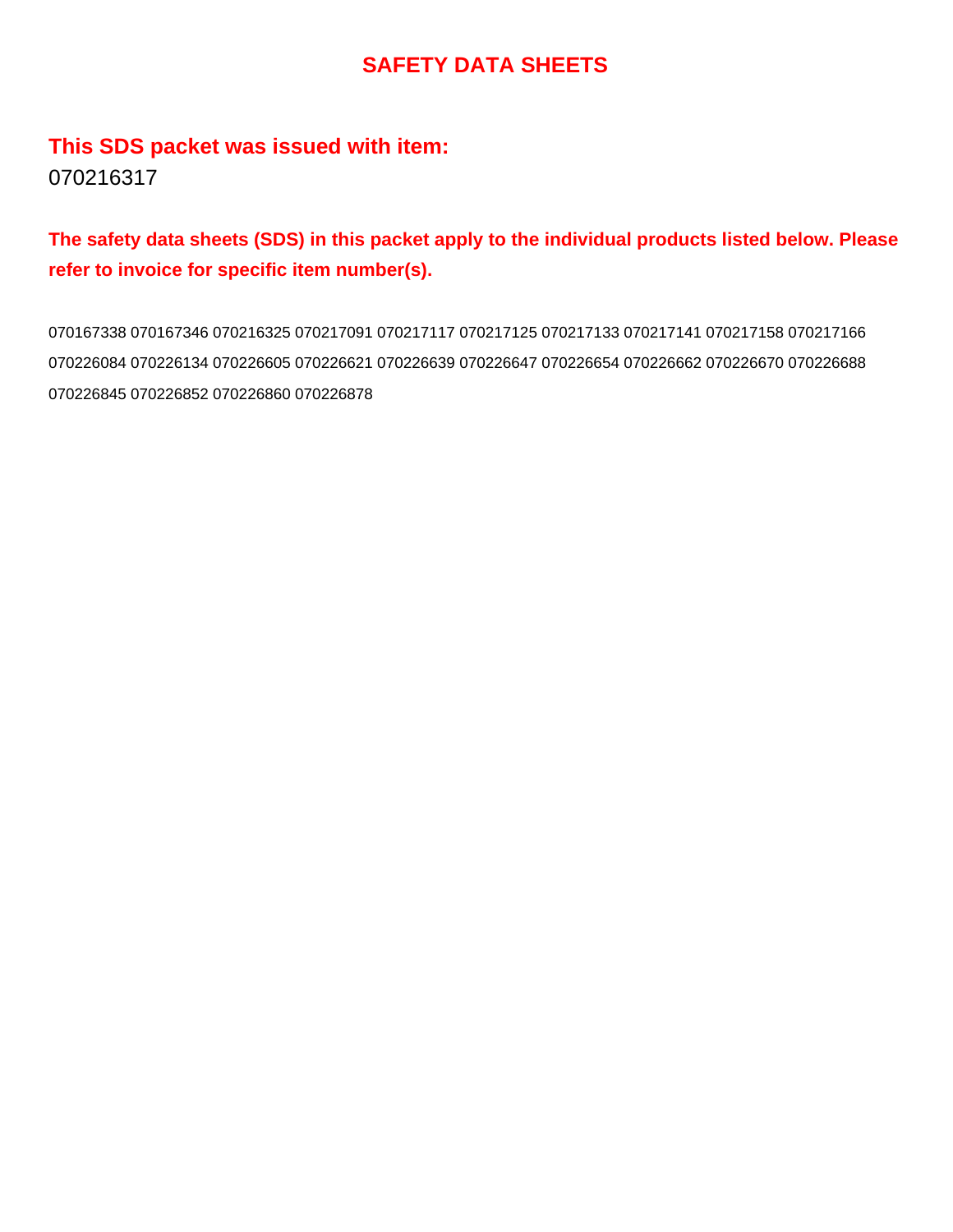## Iveri Whitening Inc. MATERIAL SAFETY DATA SHEET

| SECTION 1 – CHEMICAL PRODUCT AND COMPANY INDENTIFICATION |                            |                       |                              |  |                     |                            |
|----------------------------------------------------------|----------------------------|-----------------------|------------------------------|--|---------------------|----------------------------|
| <b>Product Identifier</b>                                |                            |                       | <b>WHIMIS Classification</b> |  |                     |                            |
| Teeth Whitening Gel (Iveri At Home, Iveri                |                            |                       |                              |  |                     |                            |
| Anywhere Whitening Pen, Iveri In Office)                 |                            |                       |                              |  |                     |                            |
| Product Use                                              |                            |                       |                              |  |                     |                            |
| Dental Whitening Gel                                     |                            |                       |                              |  |                     |                            |
| Manufacturer's Name                                      |                            |                       | Supplier's Name              |  |                     |                            |
| Iveri Whitening Inc.                                     |                            |                       |                              |  |                     |                            |
| <b>Street Address</b>                                    |                            | <b>Street Address</b> |                              |  |                     |                            |
| 7-1900 Clark Blvd.                                       |                            |                       |                              |  |                     |                            |
| City                                                     | Province                   |                       | City                         |  |                     | Province                   |
| <b>Brampton</b>                                          | Ontario                    |                       |                              |  |                     | Ontario                    |
| Postal Code                                              | <b>Emergency Telephone</b> |                       | Postal Code                  |  |                     | <b>Emergency Telephone</b> |
| L6T0E9                                                   | 1.888.451.0555             |                       |                              |  |                     |                            |
| Date MSDS Prepared                                       |                            | MDSD Prepared by      |                              |  | <b>Phone Number</b> |                            |
| Jan 2, 2011<br>Jag Dhamrait                              |                            |                       | 416.231.9444                 |  |                     |                            |

### SECTION 2 – COMPOSITION/INFORMATION ON INGREDIENTS

| Hazardous Ingredients<br>(specific) | $\frac{0}{0}$ | <b>CAS Number</b> | LD 50 of Ingredient<br>(specify species and route) | LC 50 of Ingredient<br>(specify species) |
|-------------------------------------|---------------|-------------------|----------------------------------------------------|------------------------------------------|
| Carbamide Urea<br>Peroxide          | $15 - 36$     | 124-43-6          | 1.4 mg/m $3$ (8hr)                                 | 1.4 mg/m $3$ (8hr)                       |
| Hydrogen<br>Peroxide                | $6 - 14%$     | 7722-84-1         | 1.4 mg/m $3$ (8hr)                                 | 1.4 mg/m $3$ (8hr)                       |

## SECTION 3 – HAZARDS IDENTIFICATION

(Emergency Overview) Main Hazards:







"O" – Oxidizing R: Phrases R34 Causes Burns R36/37/38 Irritating to eyes, respiratory system and skin. 41 Risk of serious damage to eyes

WHIMIS Symbols Potential Health Effects Irritation to the eyes and skin.

SECTION 4 – FIRST AID MEASURES

Skin Contact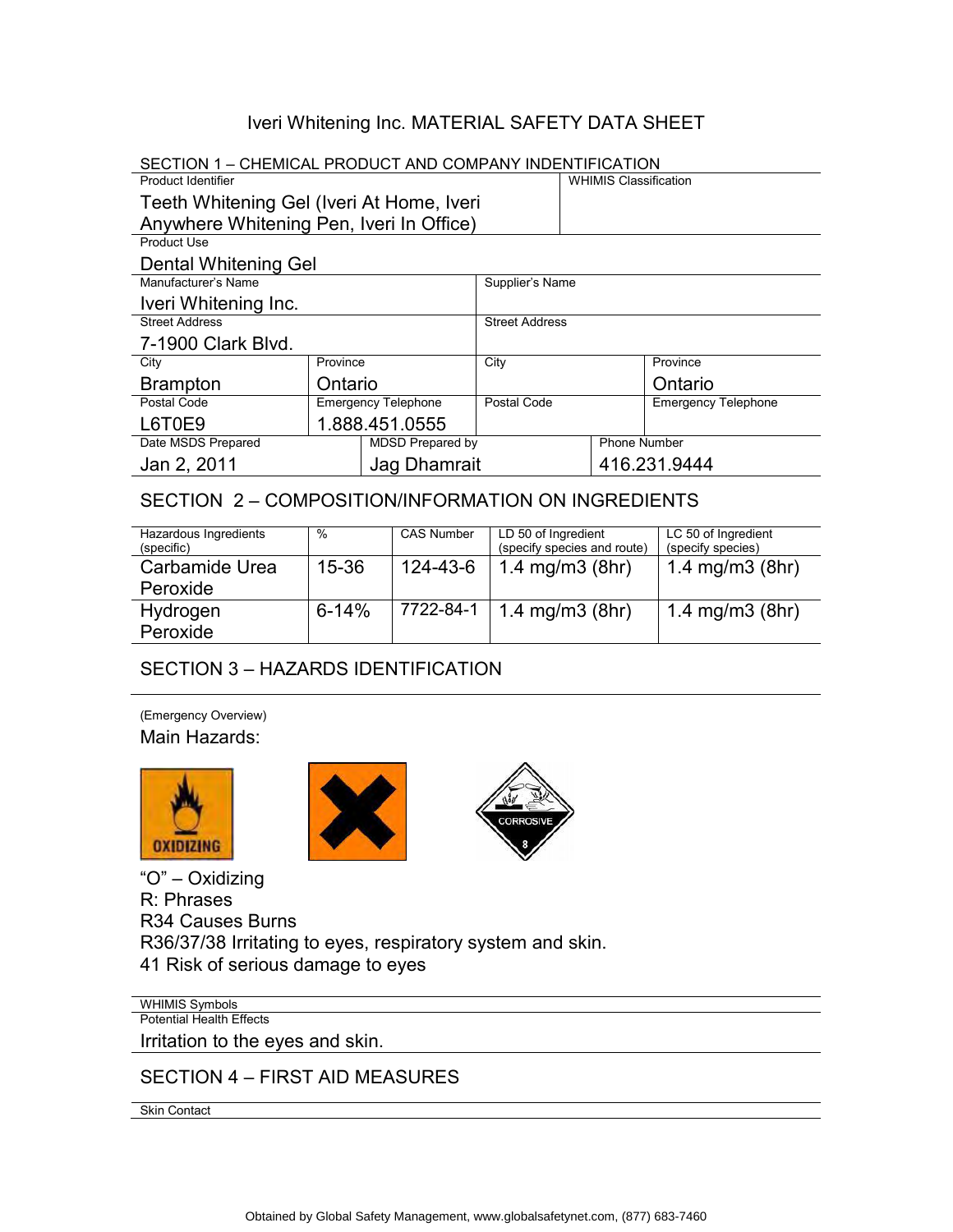#### Immediately rinse with plenty of water.

Eye Contact

Rinse opened eye with plenty of water for several minutes, then consult a doctor. Inhalation

Remove from exposure to fresh air immediately. If breathing is difficult give oxygen.

**Ingestion** 

Wash out mouth with water. Do not induce vomiting. If conscious, give half a litre of water to ….

## SECTION 5 – FIRE FIGHTING MEASURES

| Flammable                                                                              |                                        | If yes, under which conditions? |                                                                                  |  |
|----------------------------------------------------------------------------------------|----------------------------------------|---------------------------------|----------------------------------------------------------------------------------|--|
| YES                                                                                    |                                        |                                 |                                                                                  |  |
| <b>Means of Extinction</b>                                                             |                                        |                                 |                                                                                  |  |
|                                                                                        |                                        |                                 | Use water only. Evacuate all personnel. Use protective equipment for fire        |  |
|                                                                                        |                                        |                                 | fighting. Use self contained breathing apparatus when the product is involved in |  |
| a fire. Contact professional fire-fighters immediately.                                |                                        |                                 |                                                                                  |  |
| Flashpoint ( $\circ$ C) and Method                                                     | Upper Flammable Limit (% by volume)    |                                 | Lower Flammable Limit (% by volume)                                              |  |
| 60                                                                                     | 2.6<br>12.5                            |                                 |                                                                                  |  |
| Autoignition Temperature (° C)                                                         | Explosion Date - Sensitivity to Impact |                                 | Explosion Date - Sensitivity to Static<br>Discharge                              |  |
| 415                                                                                    | N/A                                    |                                 | N/A                                                                              |  |
| <b>Hazardous Combustion Products</b>                                                   |                                        |                                 |                                                                                  |  |
|                                                                                        |                                        |                                 |                                                                                  |  |
|                                                                                        |                                        |                                 |                                                                                  |  |
| <b>SECTION 6 – ACCIDENTAL RELEASE MEASURES</b>                                         |                                        |                                 |                                                                                  |  |
| Leak and Spill Procedures                                                              |                                        |                                 |                                                                                  |  |
|                                                                                        |                                        |                                 |                                                                                  |  |
| Scoop up, wash with plenty of water. Mop and dispose of in DOT approved<br>containers. |                                        |                                 |                                                                                  |  |
|                                                                                        |                                        |                                 |                                                                                  |  |
| SECTION 7 - HANDLING AND STORAGE                                                       |                                        |                                 |                                                                                  |  |
| Handling Procedures and Equipment                                                      |                                        |                                 |                                                                                  |  |
|                                                                                        |                                        |                                 | Observe normal safety regulations when handling chemicals. Wash hands            |  |
| thoroughly after handling.                                                             |                                        |                                 |                                                                                  |  |
| <b>Store Requirements</b>                                                              |                                        |                                 |                                                                                  |  |
| Store in a cool dry place, protected from sunlight.                                    |                                        |                                 |                                                                                  |  |
| SECTION 8 - EXPOSURE CONTROL/PERSONAL PROTECTION                                       |                                        |                                 |                                                                                  |  |
| <b>Exposure Limits</b>                                                                 |                                        |                                 |                                                                                  |  |
| <b>ACCGIH</b><br><b>OSHA PEL</b><br>Other (specify)                                    |                                        |                                 |                                                                                  |  |
| Specific Engineering Controls (such as ventilation, enclosed process)                  |                                        |                                 |                                                                                  |  |
| Provide general or local exhaust ventilation.                                          |                                        |                                 |                                                                                  |  |
| Personal Protective Equipment                                                          | Gloves<br>Respirator                   | Eve                             | Footwear<br>Clothing<br>Other                                                    |  |
| If checked, please specify type                                                        |                                        |                                 |                                                                                  |  |
| Protective gloves and eyewear.                                                         |                                        |                                 |                                                                                  |  |
| Section 9 – Physical and Chemical Properties                                           |                                        |                                 |                                                                                  |  |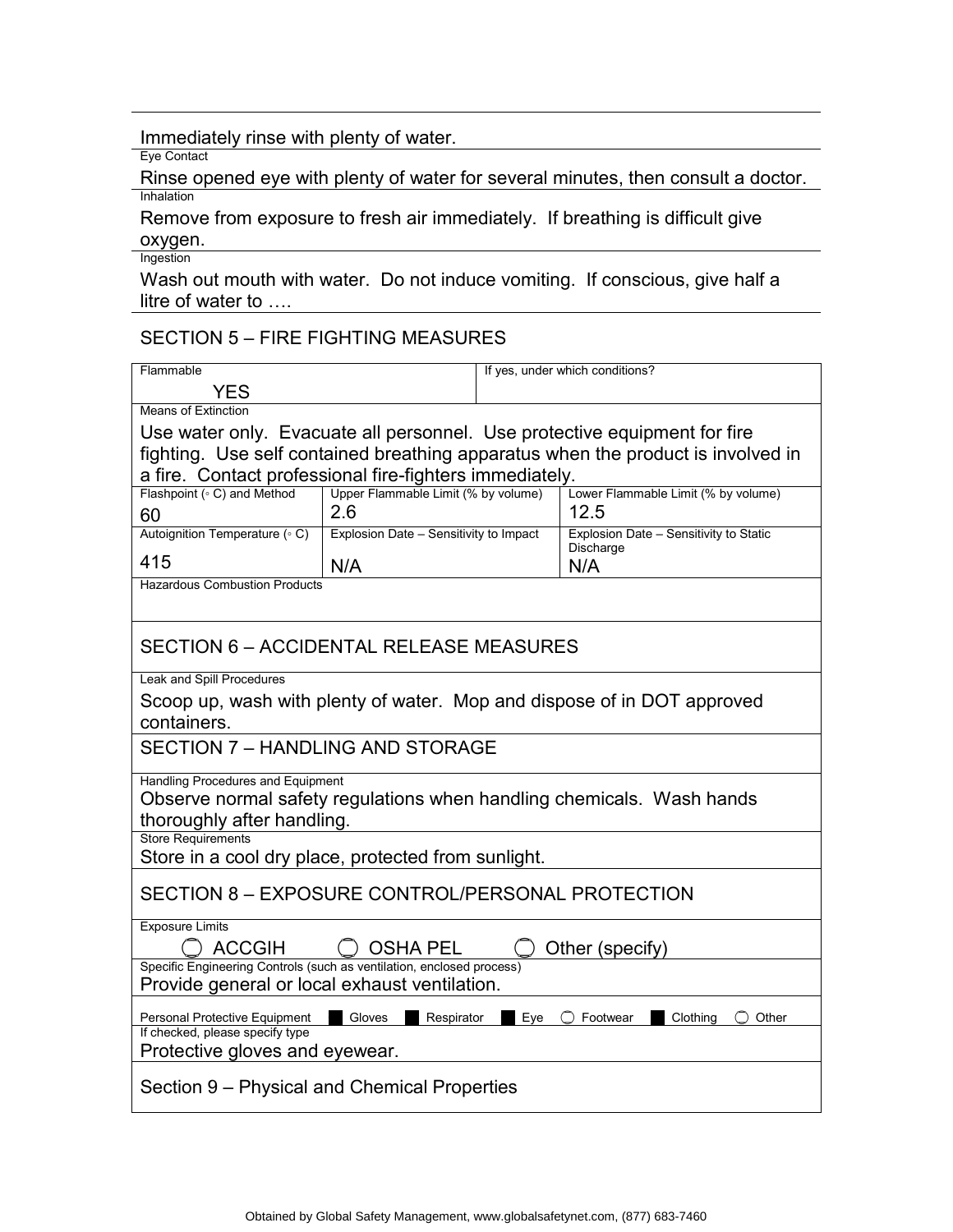| <b>Physical State</b>   | Odour and Appearance                   | Odour Threshold (ppm)       |
|-------------------------|----------------------------------------|-----------------------------|
| Clear, thick gel.       | Slight mint odor.                      | n/a                         |
| <b>Specify Gravity</b>  | Vapour Density (air = 1)               | Vapour Pressure (mmHg)      |
| 1.063                   | 2.62                                   | n/a                         |
| <b>Evaporation Rate</b> | <b>Boiling Point</b>                   | Freezing Point $( \circ C)$ |
| < 0.1                   | 187                                    | n/a                         |
| рH                      | Coefficient of Water/Oil Distsribution | Solubility in Water         |
| 6.5 approx              | n/a                                    | Complete                    |

#### SECTION 10 – STABILITY AND REACTIVITY

| <b>Chemical Stability</b>                                                 | If no, under which conditions?              |  |  |
|---------------------------------------------------------------------------|---------------------------------------------|--|--|
| Stable – Yes                                                              |                                             |  |  |
| Incompatible with Other Substances                                        | If yes, which ones?                         |  |  |
| Yes                                                                       | Strong alkalies, strong acids. Most metals. |  |  |
|                                                                           | Peroxides are strong oxidizing agent.       |  |  |
| Reactivity, and under what conditions?                                    |                                             |  |  |
| Acts as an oxidizing agent. Avoid excessive heat and direct sunlight.     |                                             |  |  |
| <b>Hazardous Decomposition Products</b>                                   |                                             |  |  |
| Oxygen. Burning may liberate nitrogen oxides, ammonia, carbon dioxide and |                                             |  |  |
| carbon monoxide.                                                          |                                             |  |  |
|                                                                           |                                             |  |  |
| SECTION 11 - TOXICOLOGICAL INFORMATION                                    |                                             |  |  |
| <b>Effects of Acute Exposure</b>                                          |                                             |  |  |
| Irritant                                                                  |                                             |  |  |
| <b>Effects of Chronic Exposure</b>                                        |                                             |  |  |
| n/a                                                                       |                                             |  |  |
| <b>Irritancy of Product</b>                                               |                                             |  |  |
| Irritant to the skin and eyes.                                            |                                             |  |  |
| <b>Skin Sensitization</b>                                                 | <b>Respiratory Sensitization</b>            |  |  |
| No sensitization effects known                                            | n/a                                         |  |  |
| Carcinogenicity - IARC                                                    | Carcinogenicity - ACGIH                     |  |  |
| n/a                                                                       | n/a                                         |  |  |
| Embrotoxicity                                                             | Teratogenicity                              |  |  |
| n/a                                                                       | n/a                                         |  |  |
| Name of synergistic products/effects                                      | Mutagenicity                                |  |  |
| n/a                                                                       | n/a                                         |  |  |

### SECTION 12 – ECOLOGICAL INFORMATION

Aquatic Toxicity

No data is available on the effects of this material on the environment. Biological decomposability. Biodegradable. No ecological problems to be anticipated if properly handled and used.

#### SECTION 13 – DISPOSAL CONSIDERATIONS

#### Waste Disposal

Take to a waste incineration plant, under conditions approved by the local authority. Consult local, state and federal environmental protection agencies before disposing on any chemical.

#### SECTION 14 – TRANSPORT INFORMATION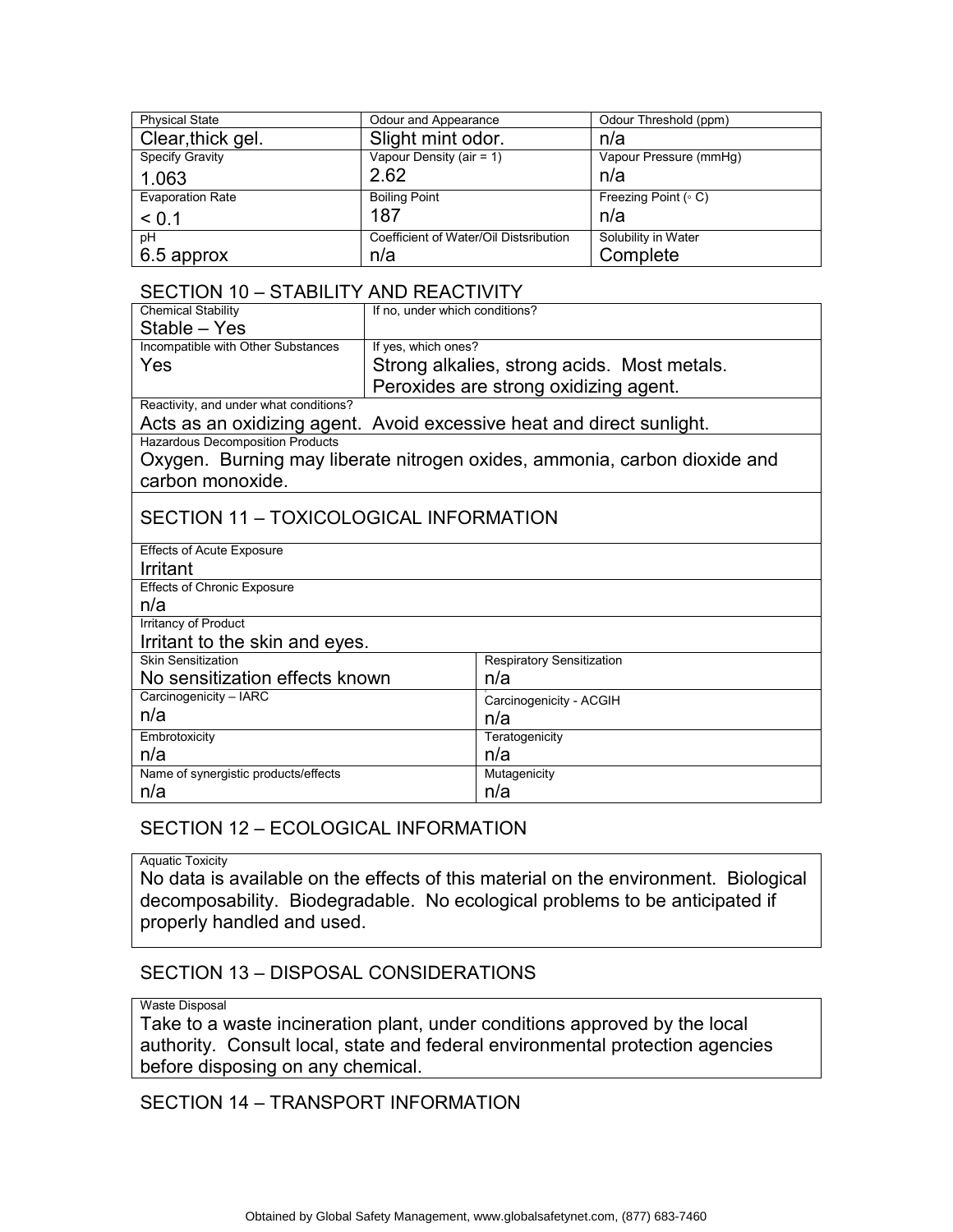| <b>Land Transport</b>                         |                                                    |
|-----------------------------------------------|----------------------------------------------------|
| Special Shipping Information                  |                                                    |
| Non-Hazardous for transport in small amounts. |                                                    |
| PIN                                           |                                                    |
| N/A<br><b>DOT</b>                             |                                                    |
| Not regulated                                 |                                                    |
|                                               |                                                    |
| <b>Land Transport</b>                         |                                                    |
| <b>ADR/RID Class:</b>                         | 5.1 Oxidizing substances                           |
| Danger Code:                                  | 58                                                 |
| Packing Group:                                | $\mathbf{III}$                                     |
| Secondary Hazard:                             | 8                                                  |
| <b>UN-Number:</b>                             | 1511                                               |
| HS Code:                                      | 2847-00-00                                         |
| Hazard Label:                                 | $5.1 + 8$                                          |
|                                               |                                                    |
| <b>AIR Transport</b>                          |                                                    |
| <b>ICAO/IATA Class:</b>                       | 5.1 Oxidizing substances                           |
| Danger Code:                                  | 58                                                 |
| Packing Group:                                | $\mathbf{III}$                                     |
| Secondary Hazard:                             | 8                                                  |
| <b>UN-Number:</b>                             | 1511                                               |
| HS Code:                                      | 2847-00-00                                         |
| Hazard Label:                                 | $5.1 + 8$                                          |
| Proper shipping name:                         | Oxidizing Liquid, Corrosive, N.O.S. (Urea Hydrogen |
|                                               | Peroxide, Sodium Hydroxide)                        |
|                                               |                                                    |
| <b>SEA Transport</b>                          |                                                    |
| <b>IMDG Class:</b>                            | 5.1 Oxidizing substances                           |
| Danger Code:                                  | 58                                                 |
| Packing Group:                                | Ш                                                  |
| Secondary Code:                               | 8                                                  |
| UN-Number:                                    | 1511                                               |
| HS Code:                                      | 2847-00-00                                         |
| Hazard Label:                                 | $5.1 + 8$                                          |
| Proper shipping name:                         | Oxidizing Liquid, Corrosive, N.O.S. (Urea Hydrogen |
|                                               | Peroxide, Sodium Hydroxide)                        |

## SECTION 15 – REGULATORY INFORMATION